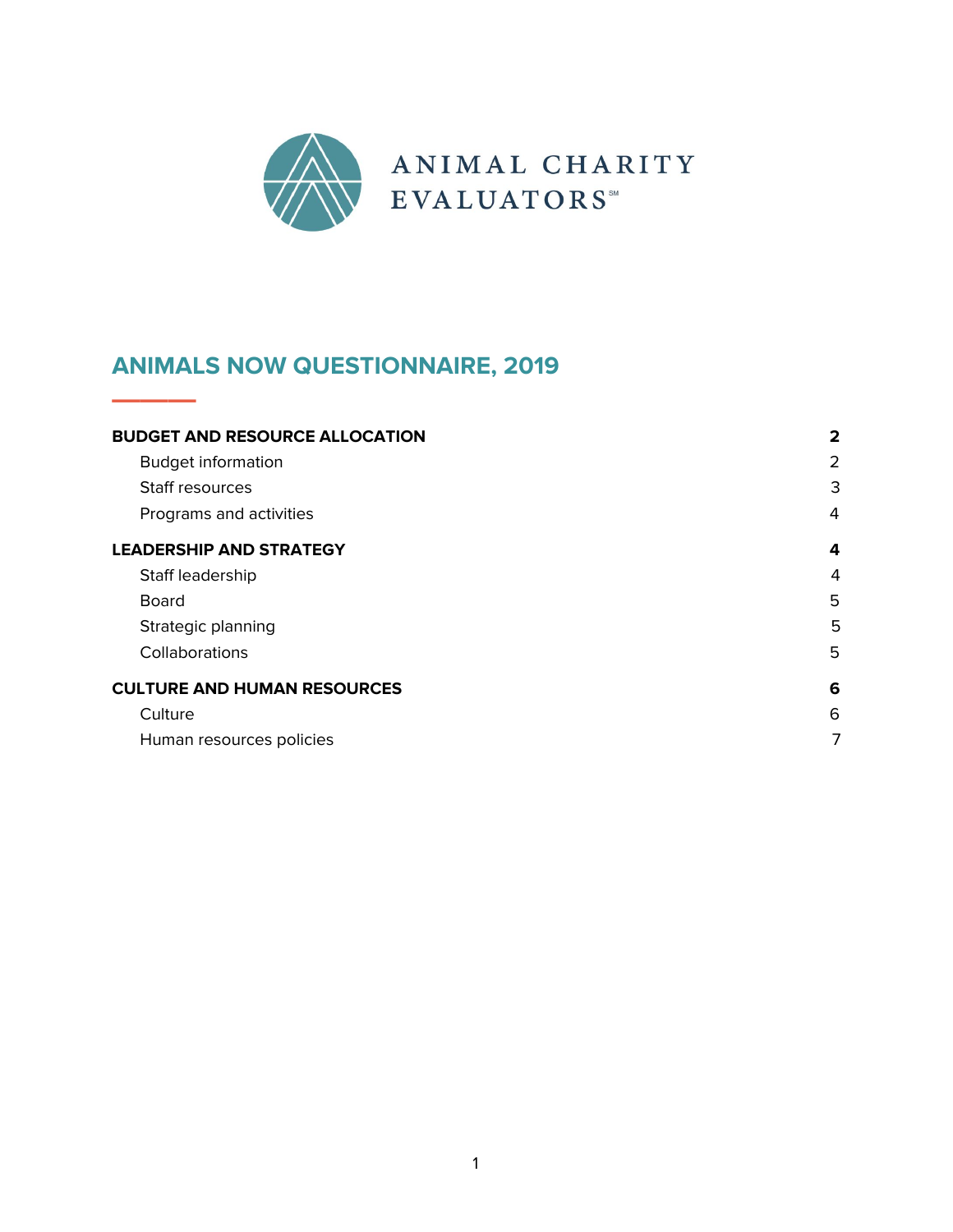# <span id="page-1-0"></span>**BUDGET AND RESOURCE ALLOCATION**

<span id="page-1-1"></span>Budget information

**———**

**1.1** 丨**What were your charity's total expenditures in 2018?** \$1,031,577

**1.2** 丨**What were your charity's total expenditures in the first six months of 2019?** \$519,158

**1.3** 丨**What was your charity's total revenue in 2018?** \$991,921

**1.4** 丨**What was your charity's total revenue in the first six months of 2019?** \$460,118

**1.5** 丨**What were your charity's other assets in 2018?** \$492,913

**1.6** 丨**What were your charity's other assets in the first six months of 2019?** \$433,873

**1.7** 丨**Did your charity receive any large ( >20% of its budget) grants in the past two years?**

No

**1.8** 丨**If your charity receives any restricted donations, approximately how much did it receive in the past year, and what programs did that support?**

#### \$230,000

For Challenge 22, humane education, grassroots activities, campus project, undercover investigations.

**1.9** 丨**If your charity has any revenue-generating programs, how much revenue did they generate in 2018 and the first six months of 2019?**

We don't have revenue-generating programs.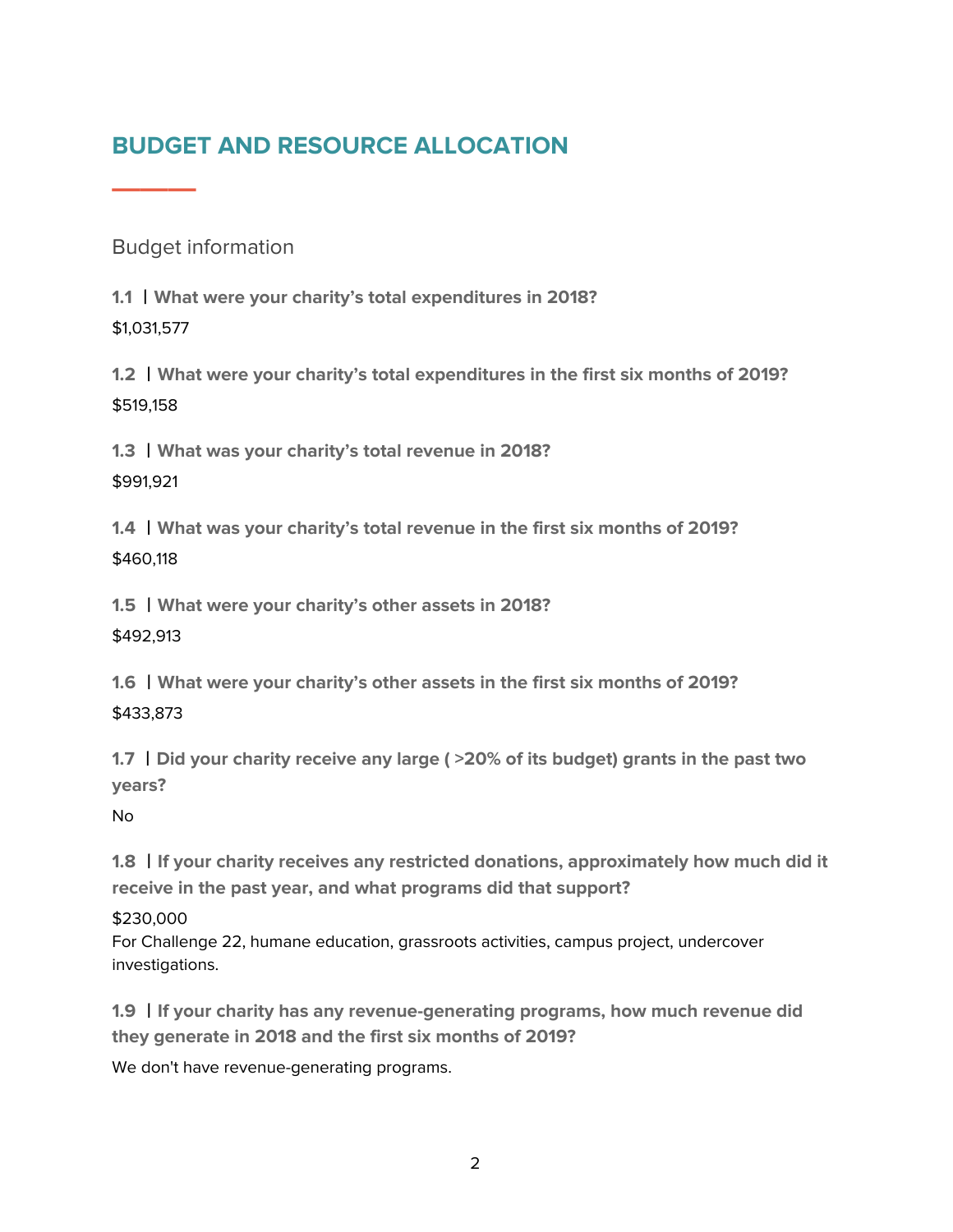**1.10** 丨**Did you set a fundraising goal for last year? If so, did you meet it?** Yes.

**1.11** 丨**Do you expect your funding situation in the coming year to differ significantly from the situation in the past few years? If so, how?**

Yes. We plan to invest more in the organization's capacity, specifically aiming to expand our supporters base. We expect to increase the annual budget by at least 20%–30% in the next year.

**1.12** 丨**(Optional): Is there anything else you'd like us to know about your charity's funding situation?**

<span id="page-2-0"></span>More than 73% of our budget is based on small donors.

Staff resources

**1.13** 丨**How many full-time staff are currently employed by your organization?** 10

**1.14** 丨**How many part-time staff are currently employed by your organization?** 30

**1.15** 丨**How many paid interns are currently working with your organization? (Please provide estimates for average number of working hours per week, if possible.)** None

**1.16** 丨**How many unpaid interns or other volunteers are currently working with your organization? (Please provide estimates for average number of working hours per week, if possible.)**

We do not have unpaid interns program, but in the last two years we had 4 volunteers who worked as interns, each one came for a few months as part of student interns program (right now we have one volunteer who's here for 3 months).

Volunteers: At Challenge 22, there are about 980 volunteer hours per week. There are about 226 additional volunteer hours in different projects, aiming to the Israeli audience.

**1.17** 丨**(Optional): Is there anything else you'd like us to know about your charity's staff and volunteers?**

Youth (ages 18–21) who choose to do a national service instead of military service can do so in Animals Now. We currently have 8 such volunteers, each of them volunteers 30 to 40 hours per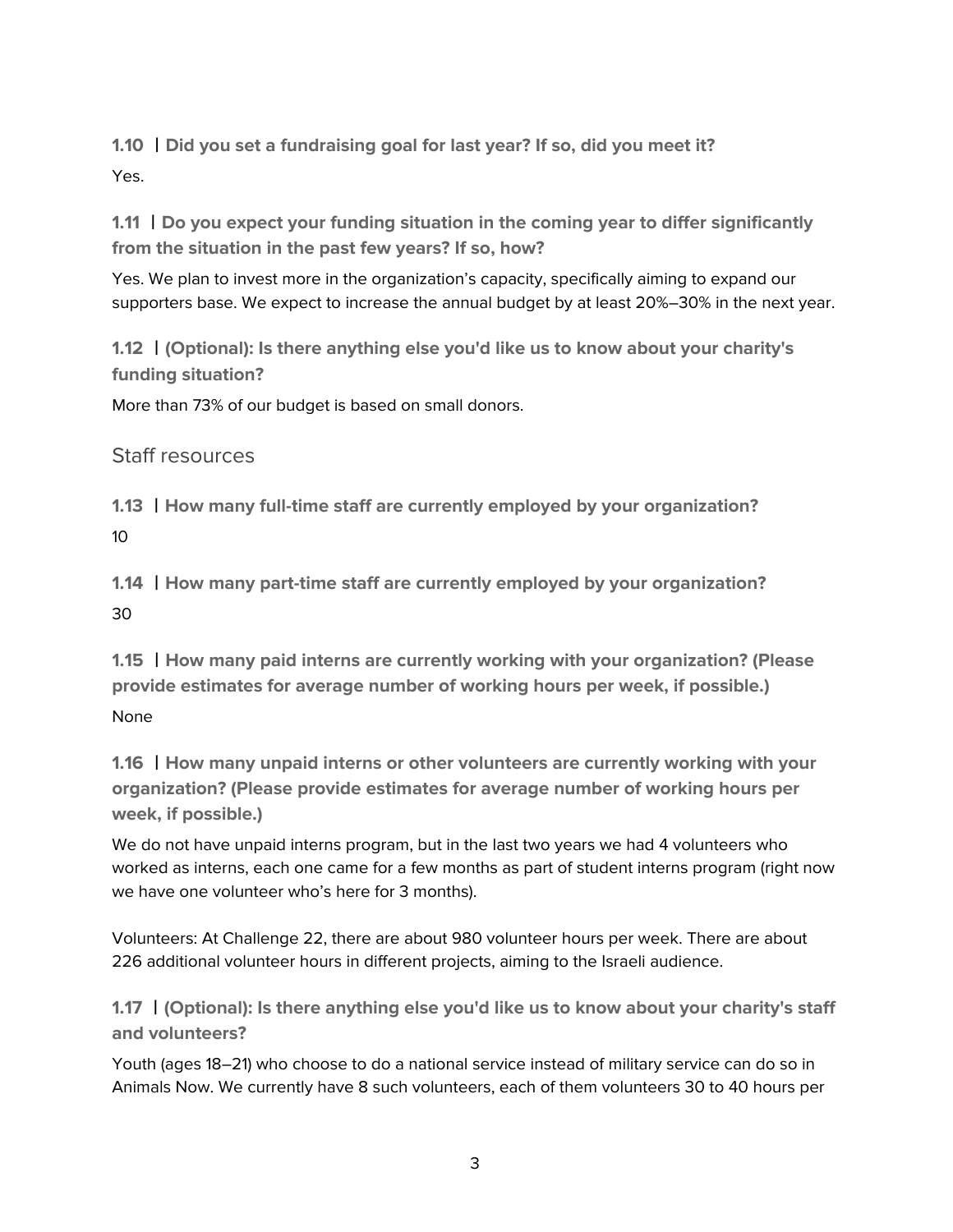week (depending on the program they choose). We provide them with a room in an apartment rented by us, and they receive a stipend from a national service agency (the stipend is also funded by us). They can choose whether they want to volunteer for a year or two years.

### <span id="page-3-0"></span>Programs and activities

**1.18** 丨**Which programs/interventions does your charity employ, \*investing at least 10% of its annual budget and/or staff time\*? 1**

- Grassroots political campaigning
- Humane education
- Investigations
- Legislative advocacy
- Lobbying
- Media campaigns
- Online ads
- Plant-based product promotion
- Pledge programs
- Veg starter guides
- We invest in supporting people who wish to try plant-based or meat reduction diets, in Challenge 22 project.

**1.19**丨**(Optional): Is there anything else you'd like us to know about your charity's programs?**

## <span id="page-3-1"></span>**LEADERSHIP AND STRATEGY**

<span id="page-3-2"></span>Staff leadership

**———**

**2.1** 丨**Please identify 1–5 key members of your organization's leadership team. You may wish to include only the President/Executive Director, or you may wish to include department directors and/or country directors. Below, for each leader, please list: (1) their name, (2) their role, (3) the number of years they've been with your organization, and OPTIONALLY (4) a brief description of their leadership style.**

<sup>1</sup> This question was initially presented with multiple choice options. Charities were able to select as many options as they wanted and write in additional responses. Here, we only present the responses they selected and/or added; this is not a complete list of the options that charities were given.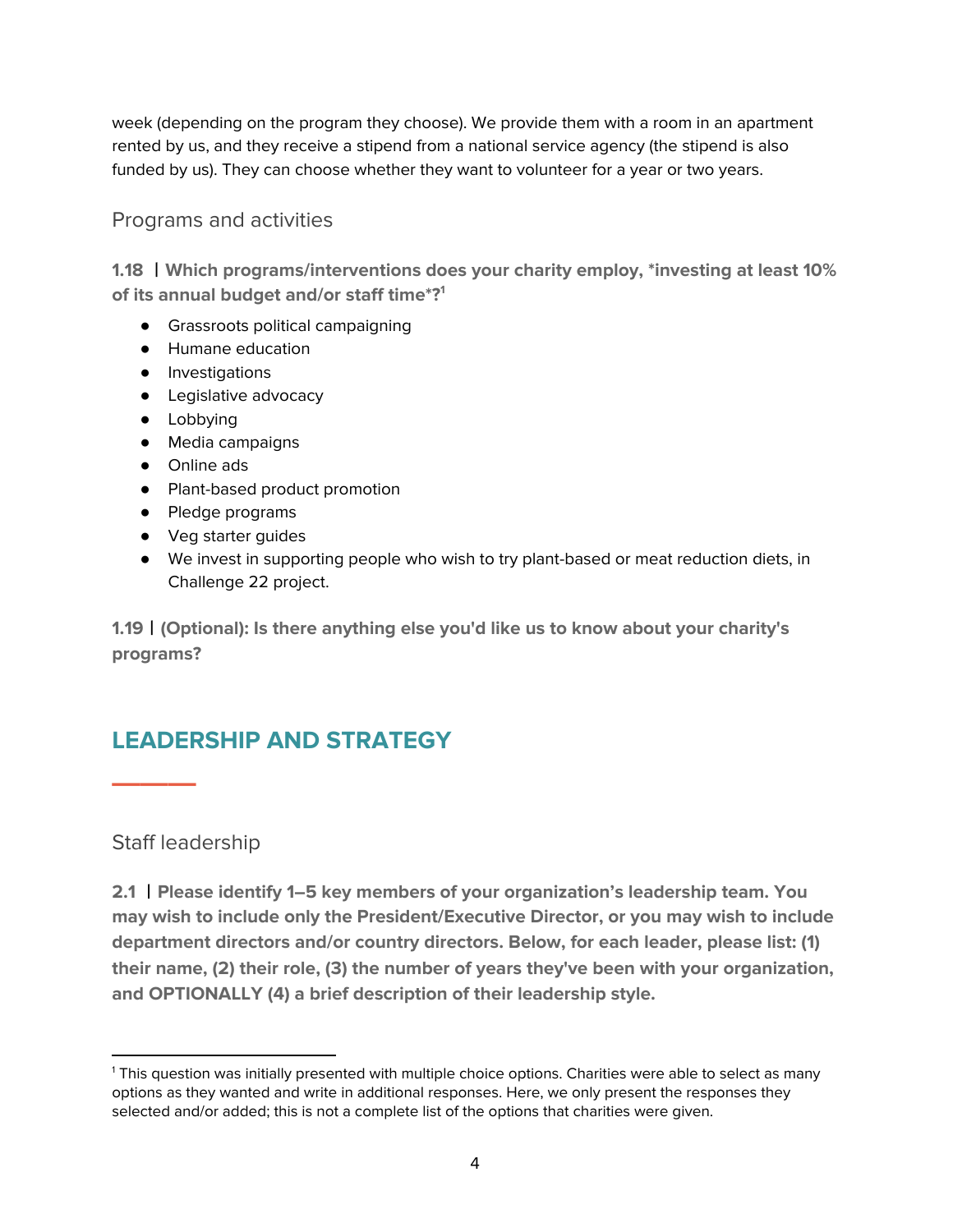[https://docs.google.com/document/d/1PBckoyGvAj934aXyaSVJjunjrgqnr60hp0z8xfVioAY/edit?us](https://docs.google.com/document/d/1PBckoyGvAj934aXyaSVJjunjrgqnr60hp0z8xfVioAY/edit?usp=sharing) [p=sharing](https://docs.google.com/document/d/1PBckoyGvAj934aXyaSVJjunjrgqnr60hp0z8xfVioAY/edit?usp=sharing)

<span id="page-4-0"></span>Board

**2.2** 丨**Please provide a list of board members and brief descriptions of their occupations or backgrounds (job titles/industries or links to LinkedIn are sufficient). If this information is available online, feel free to simply provide a link.**

[https://docs.google.com/document/d/1nWJve\\_H-7BT-KoZd\\_OSvdf719Sm0xInTlpVvEFBZqgg/edit](https://docs.google.com/document/d/1nWJve_H-7BT-KoZd_OSvdf719Sm0xInTlpVvEFBZqgg/edit?usp=sharing) [?usp=sharing](https://docs.google.com/document/d/1nWJve_H-7BT-KoZd_OSvdf719Sm0xInTlpVvEFBZqgg/edit?usp=sharing)

<span id="page-4-1"></span>Strategic planning

**2.3**丨**Does your organization have a strategic plan?**

Yes. We've translated a short sample of our strategic action.

**2.4**丨**If your organization has a strategic plan, please provide a link here or email it to us.**

[https://drive.google.com/file/d/0B\\_SMINVO-flNWmQzTzZFZGNGWl9FNDlEU2N2Qi1xbHlwNnFn/v](https://drive.google.com/file/d/0B_SMINVO-flNWmQzTzZFZGNGWl9FNDlEU2N2Qi1xbHlwNnFn/view?usp=sharing) [iew?usp=sharing](https://drive.google.com/file/d/0B_SMINVO-flNWmQzTzZFZGNGWl9FNDlEU2N2Qi1xbHlwNnFn/view?usp=sharing)

**2.5**丨**As an organization, what are your most important goals for the coming year? If we've previously evaluated your organization, have your goals changed since then?**

[https://docs.google.com/document/d/10aJ7\\_kjPMza0qxnpWbRyCtkiiCcQST5M1-OPXd-YA20/edit](https://docs.google.com/document/d/10aJ7_kjPMza0qxnpWbRyCtkiiCcQST5M1-OPXd-YA20/edit?usp=sharing) [?usp=sharing](https://docs.google.com/document/d/10aJ7_kjPMza0qxnpWbRyCtkiiCcQST5M1-OPXd-YA20/edit?usp=sharing)

### <span id="page-4-2"></span>Collaborations

**2.6**丨**Is your organization engaged in collaborations with other advocates or advocacy groups? If so, which ones?**

Challenge 22: we stand in contact with many organizations and influencers in order to help us promote the Challenge, such as James Aspey, Earthling Ed, Joey Carbstrong, Kinder World initiative and Anonymous for the Voiceless organization, and more.

Video - MFA, Better Eating, and 40 others.

Challenge 22 Community project: These days we collaborate with F.R.E.E, based in Romania and Sinergia Animal Thailand, to assist them with building local challenges. This is just the beginning - the purpose of the Challenge 22 Community project is to collaborate with many more organizations in the coming year.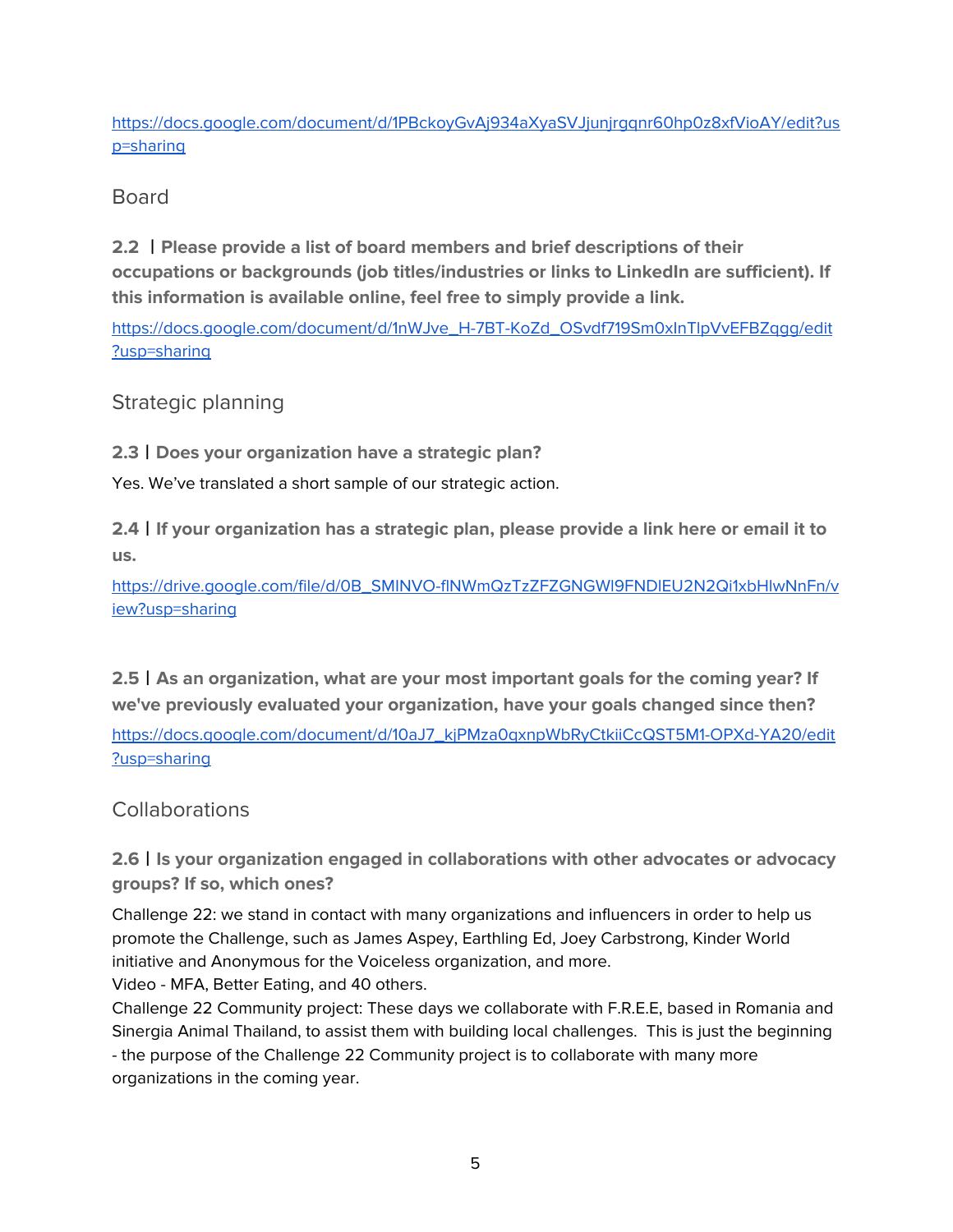Israeli groups: Let the Animals Live, Vegan Friendly, Glass Walls, Freedom Farm, Starting Over sanctuary, Life & Environment (infrastructure organization for the Israeli environmental movement).

**2.7**丨**In the past three years, has your organization worked with any external advisors or consultants? Please provide details.**

Yes. We've worked with an external strategic adviser, as well as a branding adviser. Additionally, our communication team was trained by professional advisors on interviews, and social platforms. Finally, we also hired lobbying company on political strategy.

# <span id="page-5-0"></span>**CULTURE AND HUMAN RESOURCES**

<span id="page-5-1"></span>**Culture** 

**———**

**3.1** 丨**Do you have a workplace code of ethics or a similar document that clearly outlines expectations for employee behavior?**

We have a code of ethics regarding sexual harassment, discrimination, and inappropriate behavior.

**3.2** 丨**Do you regularly interview staff or conduct surveys to learn about staff morale and work climate?**

Yes, we conduct regular feedback sessions with each employee twice a year, and with volunteers who have a key role in the organization.

We also send out an anonymous annual survey to the heads of the departments and ask for feedback regarding the ED work and performance.

**3.3** 丨**(How) do you integrate and encourage diversity practices within your recruitment and hiring process?**

While we don't have an official diversity policy, we try to make sure that we create a diverse and inclusive environment.

Our staff is comprised of LGBTQ+ people, ethnic minorities, and people from different religious backgrounds. We collaborate with a project aimed at rehabilitating young people who suffer from mental health issues. We also employ inclusive language, such as using female pronouns and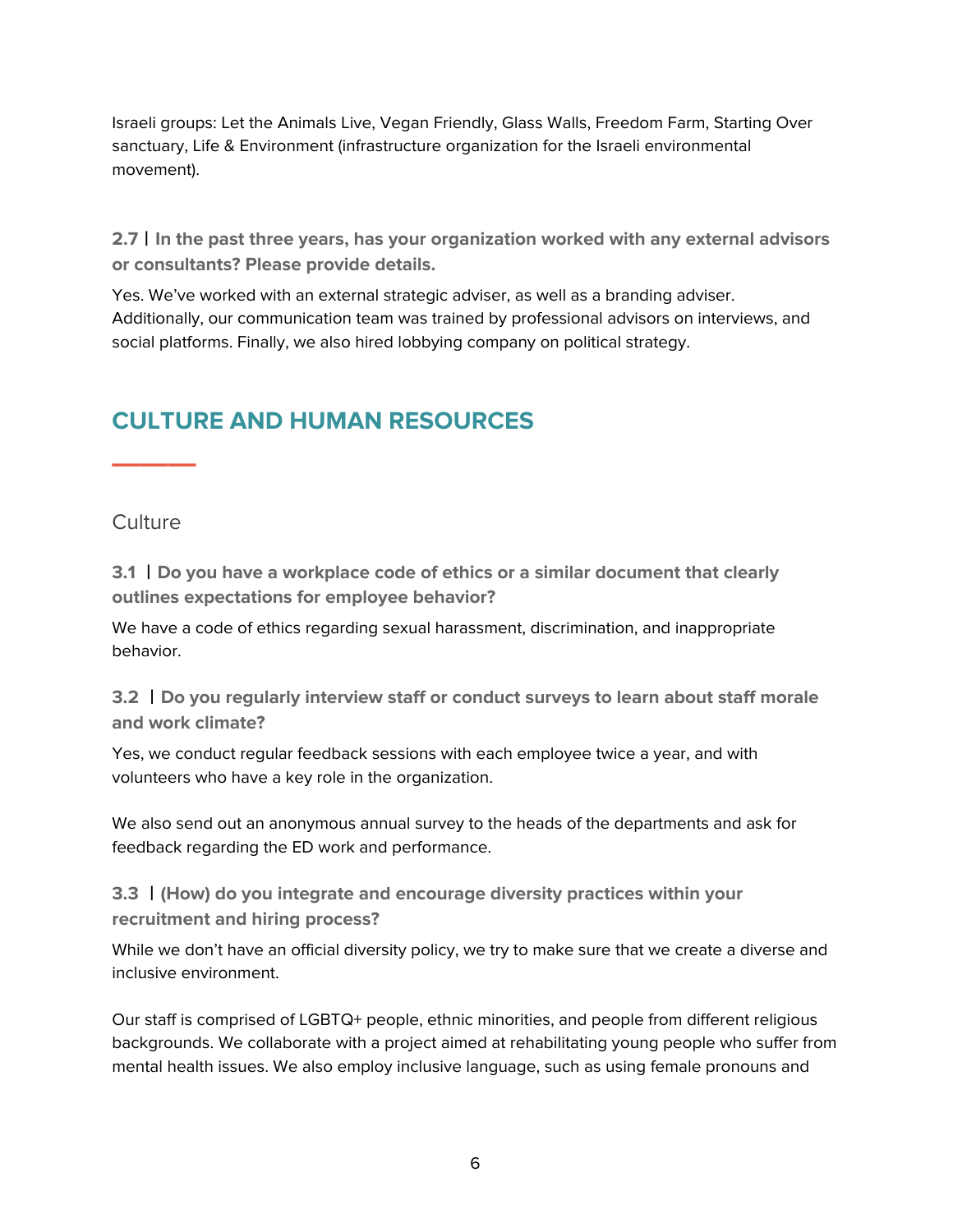verb forms when addressing a general audience. As I've mentioned in the interview, 8 out of the 12 management members are women, and 7 are LGBTQ+.

<span id="page-6-0"></span>Human resources policies

**3.4** 丨**How much time and funding is allocated for the professional development of staff?**

In 2018, the staff received training worth 3,500\$ for 2019 we allocated 5,500\$ for this section, for external training.

820 working hours have been allocated for internal training.

**3.5** 丨**Do you offer a health care plan or a healthcare reimbursement account?** Israel provides healthcare to its citizens.

**3.6** 丨**How many days of paid time off, sick days, and personal leave do you offer full-time employees per year?**

We provide all of those in accordance with Israeli law. The amount of days off and sick days changes in accordance with the employee's seniority. These are detailed in the following links:

### Vacation days:

[https://www.kolzchut.org.il/he/%D7%97%D7%95%D7%A4%D7%A9%D7%95%D7%AA\\_%D7%95%D](https://www.kolzchut.org.il/he/%D7%97%D7%95%D7%A4%D7%A9%D7%95%D7%AA_%D7%95%D7%99%D7%9E%D7%99_%D7%94%D7%99%D7%A2%D7%93%D7%A8%D7%95%D7%AA_%D7%9E%D7%A2%D7%91%D7%95%D7%93%D7%94) [7%99%D7%9E%D7%99\\_%D7%94%D7%99%D7%A2%D7%93%D7%A8%D7%95%D7%AA\\_%D7%9E](https://www.kolzchut.org.il/he/%D7%97%D7%95%D7%A4%D7%A9%D7%95%D7%AA_%D7%95%D7%99%D7%9E%D7%99_%D7%94%D7%99%D7%A2%D7%93%D7%A8%D7%95%D7%AA_%D7%9E%D7%A2%D7%91%D7%95%D7%93%D7%94) [%D7%A2%D7%91%D7%95%D7%93%D7%94](https://www.kolzchut.org.il/he/%D7%97%D7%95%D7%A4%D7%A9%D7%95%D7%AA_%D7%95%D7%99%D7%9E%D7%99_%D7%94%D7%99%D7%A2%D7%93%D7%A8%D7%95%D7%AA_%D7%9E%D7%A2%D7%91%D7%95%D7%93%D7%94)

Sick days: [https://www.kolzchut.org.il/en/Sick\\_Days](https://www.kolzchut.org.il/en/Sick_Days) (we pay sick days from the first day)

Maternity leave: [https://www.kolzchut.org.il/en/Maternity\\_Leave](https://www.kolzchut.org.il/en/Maternity_Leave)

**3.7** 丨**List of HR policies 2**

- Regularly scheduled performance evaluations
- All positions have clearly defined essential functions with written job descriptions
- Staff salaries are determined by a formal compensation plan
- A written statement that your organization does not discriminate on the basis of race, sexual orientation, disability status, or other characteristics
- A written statement supporting gender equity and/or discouraging sexual harassment
- An optional anonymous reporting system

<sup>&</sup>lt;sup>2</sup> This question was initially presented with multiple choice options. Charities were able to select as many options as they wanted and write in additional responses. Here, we only present the responses they selected and/or added; this is not a complete list of the options that charities were given.